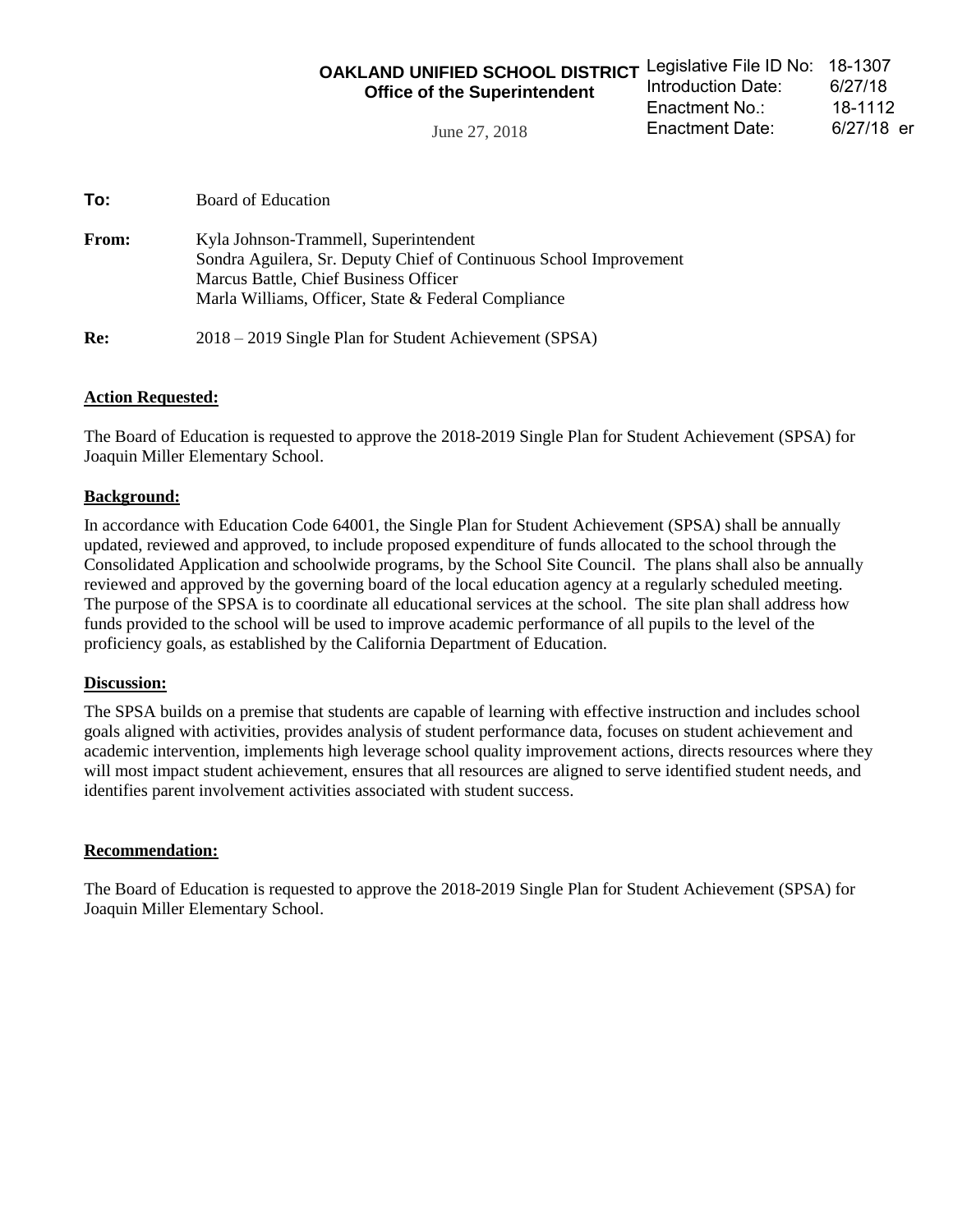Legislative File ID No: 18-1307 Introduction Date: 6/27/18 Enactment No.: 18-1112 Enactment Date: 6/27/18 er



# **2018-2019 Single Plan for Student Achievement (SPSA)**

| <b>Joaquin Miller Elementary School</b> |
|-----------------------------------------|
| 1612596001945                           |
| Sara Green                              |
| 4/20/2018                               |
|                                         |

The Single Plan for Student Achievement (SPSA) is a plan of actions to raise the academic performance of all students. California Education Code sections 41507, 41572, and 64001 and the federal Every Student Succeeds Act (ESSA) require each school to consolidate all school plans for programs funded through the Consolidated Application (ConApp) into the SPSA.

For additional information on school programs and how you may become involved locally, please contact the following person:

| <b>Contact: Sara Green</b>       | <b>Position: Principal</b>        |
|----------------------------------|-----------------------------------|
| <b>Address: 5525 Ascot Drive</b> | <b>Telephone: 510-531-6688</b>    |
| Oakland, CA 94611                | <b>Email:</b> sara.green@ousd.org |

*The District Governing Board approved this revision of the SPSA on:* 6/27/2018

**OAKLAND UNIFIED SCHOOL DISTRICT Kyla Johnson-Trammell, Superintendent Aimee Eng, Board President**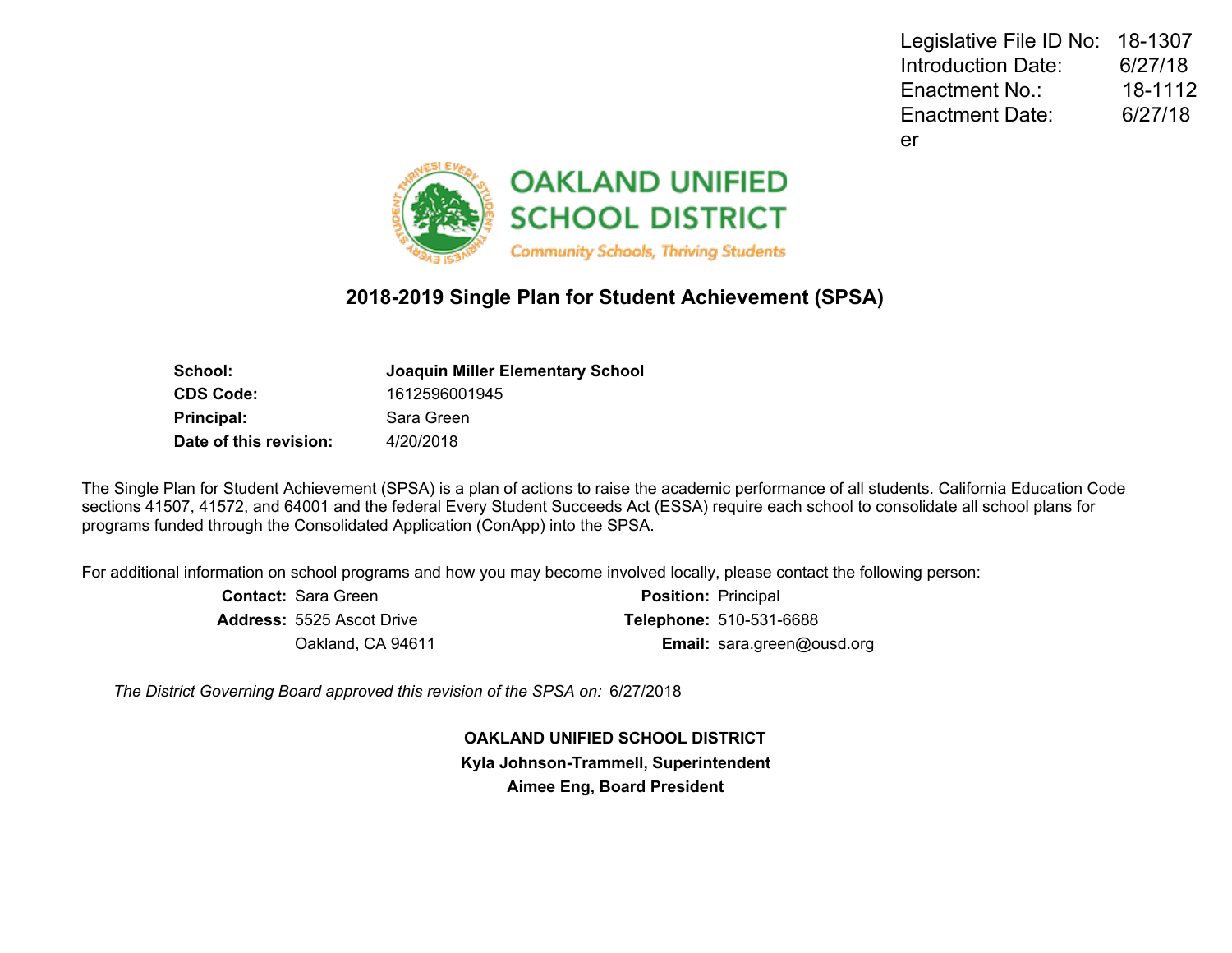#### 2018-2019 Single Plan for Student Achievement Recommendations and Assurances **School Site:** Joaquin Miller Elementary School Site Number: 142 Title I Schoolwide Program  $\times$ Local Control Funding Formula (LCFF) Base Grant Title I Targeted Assistance Program **LCFF Supplemental Grant** 21st Century

**LCFF Concentration Grant** 

School Improvement Grant (SIG)

The School Site Council (SSC) recommends this comprehensive Single Plan for Student Achievement (SPSA) to the district governing board for approval, and assures the board of the following:

- 1. The School Site Council is correctly constituted, and was formed in accordance with district governing board policy and state law, per Education Code 52012.
- 2. The SSC reviewed its responsibilities under state law and district governing board policies, including those board policies relating to material changes in the Single Plan for Student Achievement requiring board approval.
- 3. The school plan is based upon a thorough analysis of student academic data. The actions and strategies proposed herein form a sound, comprehensive, and coordinated plan to reach stated safety, academic, and social emotional goals and to improve student achievement.
- 4. The School Site Council reviewed the content requirements of the Single Plan for Student Achievement and assures all requirements have been met, including those found in district governing board policies and in the Local Control Accountability Plan (LCAP).
- 5. Opportunity was provided for public input on this school's Single Plan for Student Achievement (per Education Code 64001) and the Plan was adopted by the School Site Council at a public meeting(s) on:  $518/2018$

Date(s) plan was approved:

After School Education & Safety Program (ASES)

6. The public was alerted about the meeting(s) through one of the following:

Flyers in students' home languages Óther (notices, media announcements, etc.) Announcement at a public meeting Signatures: Sara Green Sara Green, School Principal Signature Date Anderson Print name of SSC Chairperson Signature lartin LaResha Martin, Network Superintendent Signature Date Marla Williams, Officer, State and Federal Programs Signature Date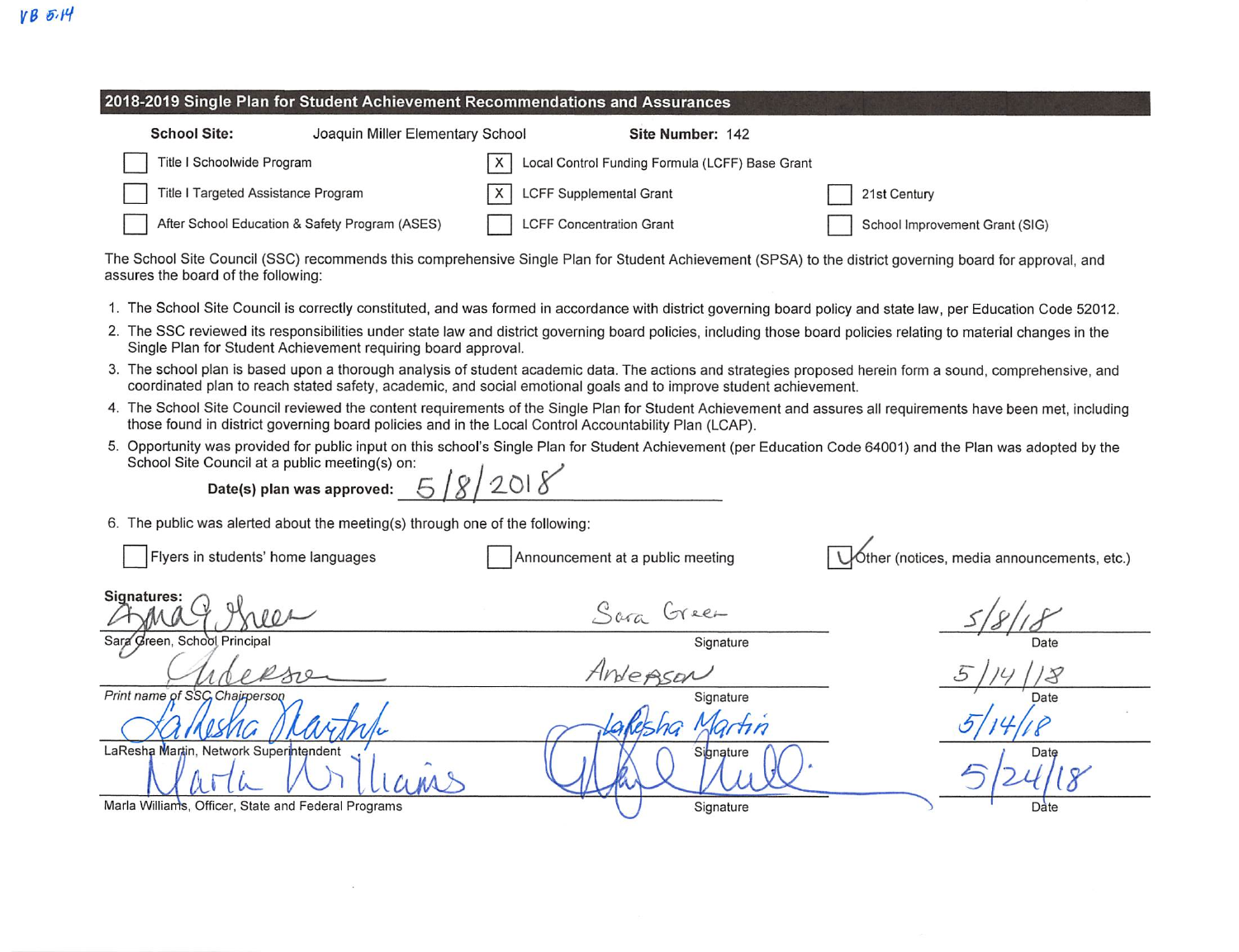# **2018-19 SPSA ENGAGEMENT TIMELINE**

**School Site:** Joaquin Miller Elementary School **Site Number:** 142

*List the engagements with students, staff, faculty, parents, and community partners that contributed to the development of the 2018-19 SPSA. Include ILT, SSC, staff, faculty, students, and othes who were engaged in the planning process.*

| <b>Date</b> | <b>Stakeholder Group</b> | <b>Engagement Description</b>                                                             |
|-------------|--------------------------|-------------------------------------------------------------------------------------------|
| 1/30/2018   | <b>SSC</b>               | Check-in on 2017-18 site plan and review changes to format of 2018-19 plan.               |
| 2/5/2018    | ILT                      | Review changes to format of 2018-19 plan. Begin to develop goals.                         |
| 3/6/2018    | <b>SSC</b>               | Review of draft site plan. Provide feedback.                                              |
| 4/16/2018   | Faculty                  | Review of draft site plan. Teachers offered edits, additions, and deletions to practices. |
| 5/8/2018    | <b>SSC</b>               | Final review of site plan. The SSC voted unanimously to approve the plan.                 |
|             |                          |                                                                                           |
|             |                          |                                                                                           |
|             |                          |                                                                                           |
|             |                          |                                                                                           |
|             |                          |                                                                                           |
|             |                          |                                                                                           |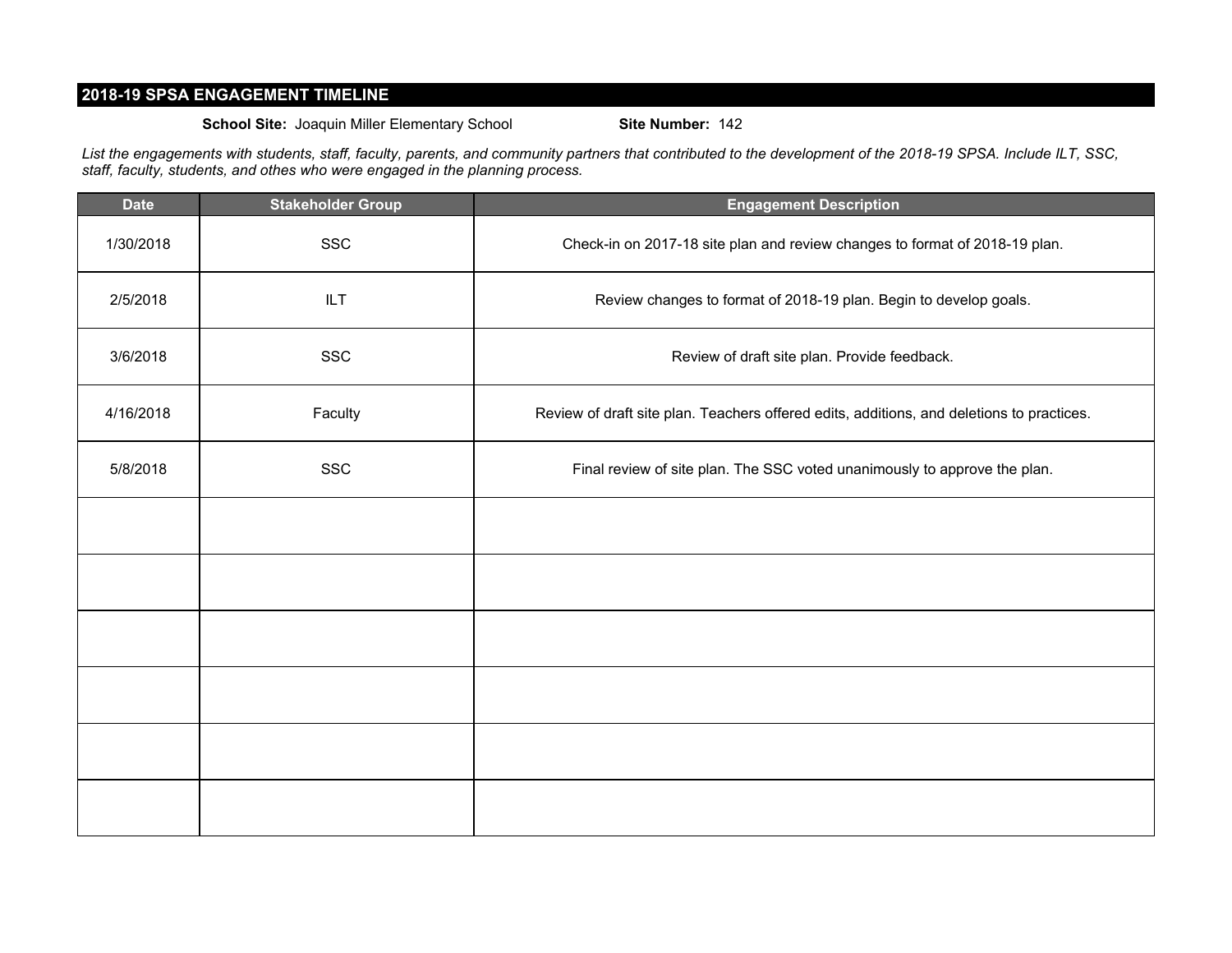# **2018-2019 Final Budget**

## **Programs Included in This Plan**

The School Site Council intends for this school to participate in the following programs:

| <b>State Programs</b>                             | <b>Projected Budget</b> | <b>Final Budget</b> |  |
|---------------------------------------------------|-------------------------|---------------------|--|
| Local Control Funding Formula Base Grant          |                         | TBD                 |  |
| General Purpose Discretionary #0000               | \$75,775.00             |                     |  |
| Local Control Funding Formula Supplemental Grant  |                         |                     |  |
| LCFF Supplemental #0002                           | \$103,977.87            | TBD                 |  |
| Local Control Funding Formula Concentration Grant | \$0.00                  | TBD                 |  |
| LCFF Concentration #0003                          |                         |                     |  |
| After School Education and Safety Program         |                         |                     |  |
| ASES #6010                                        | \$0.00                  | TBD                 |  |
| <b>TOTAL:</b>                                     | \$179,752.87            | \$0.00              |  |

| <b>Federal Programs</b>                       | <b>Projected Budget</b> | <b>Final Budget</b> |  |
|-----------------------------------------------|-------------------------|---------------------|--|
| Title I, Part A: Schoolwide Program           |                         | TBD                 |  |
| Title I Resource #3010                        | \$0.00                  |                     |  |
| Title I, Part A: Parent Engagement Activities |                         | TBD                 |  |
| Title I Resource #3010                        | \$0.00                  |                     |  |
| 21st Century Community Learning Centers       |                         | TBD                 |  |
| Title IV Resource #4124                       | \$0.00                  |                     |  |
| TOTAL:                                        | \$0.00                  | \$0.00              |  |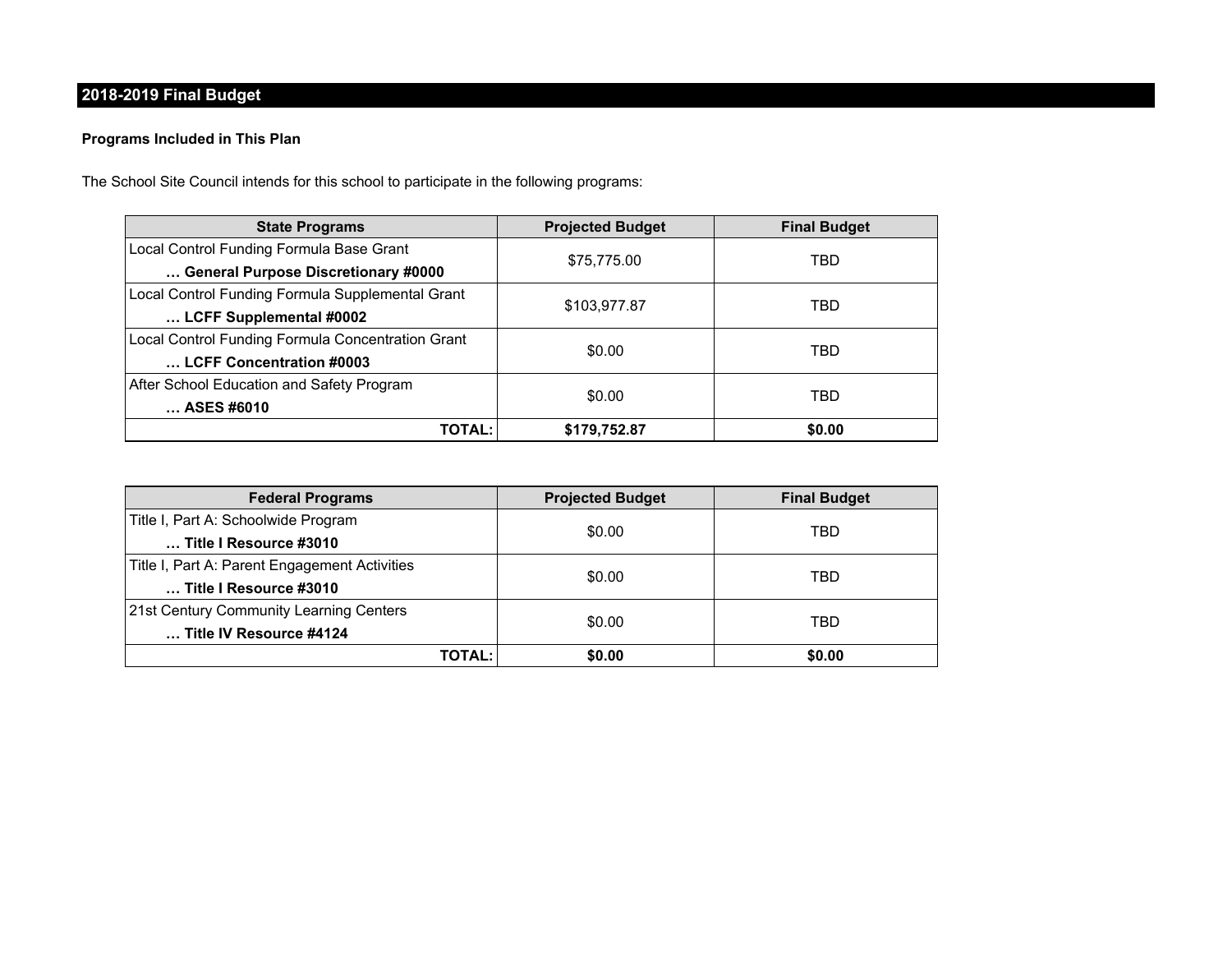# **2018-19 SINGLE PLAN FOR STUDENT ACHIEVEMENT (SPSA): NEEDS ASSESSMENT**

#### **1A: ABOUT THE SCHOOL**

**School: Joaquin Miller Elementary School | School ID: 142** 

#### **School Description**

Joaquin Miller Elementary is located in the Piedmont Pines Neighborhood off Highway 13. Each of our students receives a caring, rigorous and meaningful educational experience. We provide an excellent instructional and social emotional learning program to all of our students. Joaquin Miller is also home to a Full Inclusion Program for students on the Autism Spectrum and a mild/moderate Special Day Class. Our students are a mosaic of engaged, caring, and culturally diverse learners. Our demographic data shows that 34% of our students live in the neighborhood, and the remainder of our students join us from all over Oakland. Joaquin Miller administration, staff, and parents work together collaboratively to create an inclusive and welcoming community in which all students feel safe regardless of race, religion, gender, economics, and language.

#### **School Mission and Vision**

The students and adults of the Joaquin Miller School Community proactively work together to empower a thoughtful, interconnected, and rigorous educational framework in math, language arts, science, and social science. We purposely engage all students in additional learning that revolves around cultural diversity, the arts, ecological sustainability, and social equity. Joaquin Miller Elementary is committed to providing our students with the tools they need to act locally and think globally. Joaquin Miller students are critical thinkers and active learners.

#### **Family & Student Engagement**

We have a very active PTA that organizes multiple activities throughout the year. We have a variety of community events annually that are attended by groups of parents that reflect the diversity of our community. We maintain consistent communication with families using Konstella, an online communication platform, and a monthly newsletter. In the 2017-18 school year, we implemented a student jobs program whereby students can apply for different jobs to develop a sense of ownership and pride in our school community. Joaquin Miller School also has a parent-funded world languages program for students in grades 2 - 5.

| 1B: 18-19 NEEDS ASSESSMENT |                                                                                                                                                                                                                                                                                                           |                                                                                                                                                                                                                                                                                                                                                                                                                                                                                                                                               |                                                                                                                                                                                                                                                                                                                                                                                                                                                                                                                                                                             |  |  |  |
|----------------------------|-----------------------------------------------------------------------------------------------------------------------------------------------------------------------------------------------------------------------------------------------------------------------------------------------------------|-----------------------------------------------------------------------------------------------------------------------------------------------------------------------------------------------------------------------------------------------------------------------------------------------------------------------------------------------------------------------------------------------------------------------------------------------------------------------------------------------------------------------------------------------|-----------------------------------------------------------------------------------------------------------------------------------------------------------------------------------------------------------------------------------------------------------------------------------------------------------------------------------------------------------------------------------------------------------------------------------------------------------------------------------------------------------------------------------------------------------------------------|--|--|--|
| Area<br><b>Strengths</b>   |                                                                                                                                                                                                                                                                                                           | <b>Challenges &amp; Barriers</b>                                                                                                                                                                                                                                                                                                                                                                                                                                                                                                              | <b>Root Cause Analysis</b>                                                                                                                                                                                                                                                                                                                                                                                                                                                                                                                                                  |  |  |  |
|                            | Students are now, on average, at or above<br>standard on the ELA portion of the SBAC.<br>Scores for African American students on the<br>ELA portion of the SBAC increased<br>significantly.<br>Scores for Low Income students on the ELA<br><b>LANGUAGE &amp; LITERACY</b> portion of the SBAC increased. | Although our African American students<br>increased their scores significantly on the ELA<br>portion of the SBAC, they still have a status<br>level of "low" on the Oakland Public School<br>Report Card.<br>Although our Low Income students increased<br>their scores significantly on the ELA portion of<br>the SBAC, they still have a status level of<br>"low" on the Oakland Public School Report<br>Card.<br>Scores for Latino/a students maintained, but<br>have a status level of "low" on the Oakland<br>Public School Report Card. | Teachers engaged in various professional<br>development sessions around implementation<br>of reader's and writer's workshop and<br>calibration of reading assessments. Teachers<br>also engaged in professional learning around<br>small group instruction and differentiated<br>insruction. Joaquin Miller are in need of more<br>support personnel for reading and writing<br>intervention for ELLs and other struggling<br>readers.<br>Joaquin Miller has an influx of students in<br>grades 3-5 who come in multiple years below<br>grade level in reading and writing. |  |  |  |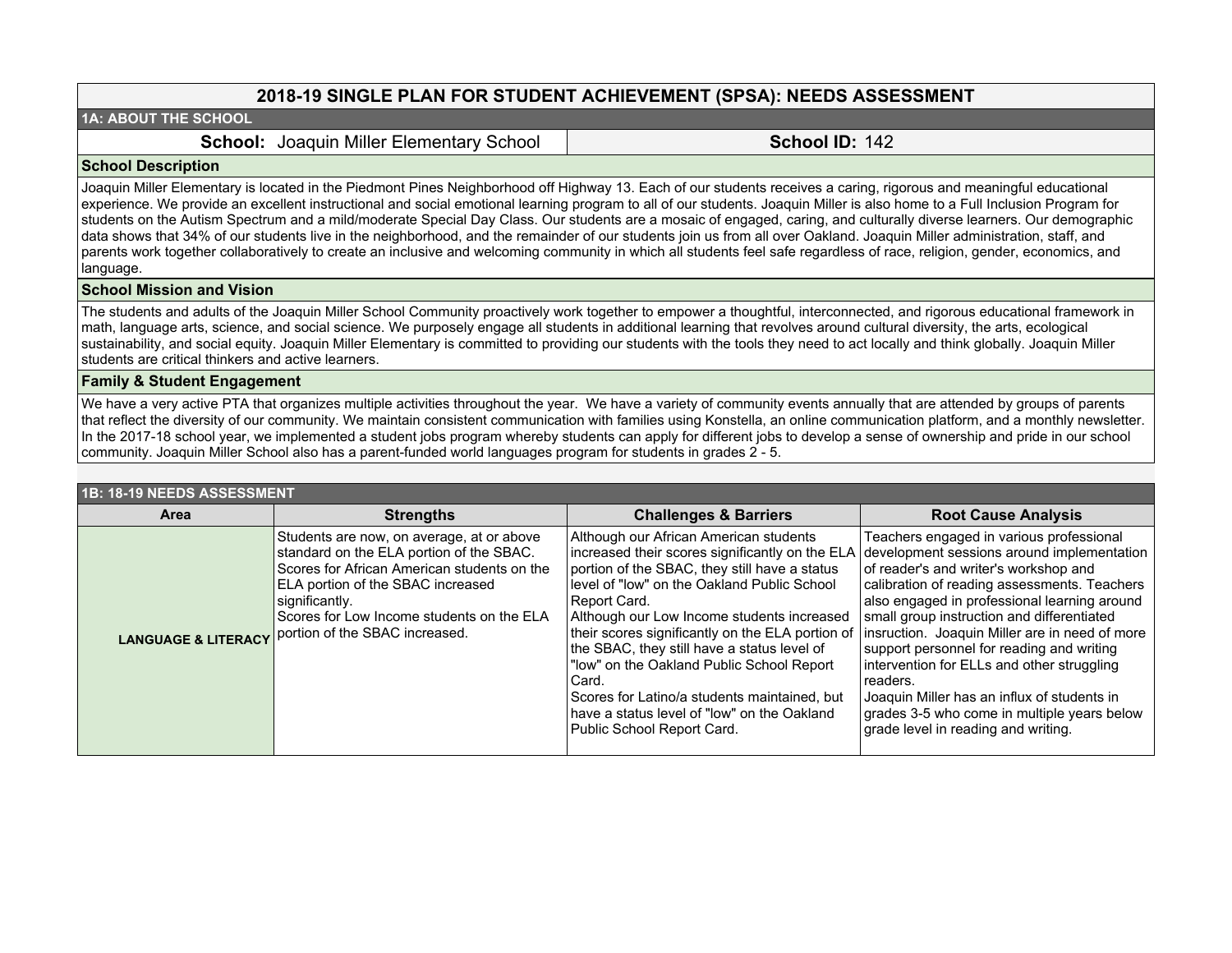| <b>STANDARDS-BASED</b><br><b>INSTRUCTION</b><br><b>(INCLUDING CORE CONTENT</b><br><b>BEYOND LANGUAGE &amp;</b><br><b>LITERACYI</b>                                             | Students are now, on average, at or above<br>standard on the Math portion of the SBAC.<br>Scores for African American students on the<br>Math portion of the SBAC increased<br>significantly to a status level of Medium.<br>Scores for White students on the Math portion<br>of the SBAC increased to a status level of<br>High. | Scores for Low Income students declined<br>significantly and now has a status level of<br>"low" on the Oakland Public School Report<br>Card.<br>Scores for Latino students declined and now<br>has a status level of "low" on the Oakland<br>Public School Report Card. | Teachers engaged in various professional<br>learning sessions on enaging students in<br>group work strategies, formative assessment,<br>number talks, and academic discourse.<br>Joaquin Miller has an influx of students in<br>grades 3-5 from other school sites who come<br>in multiple years below grade level in<br>mathematics. |
|--------------------------------------------------------------------------------------------------------------------------------------------------------------------------------|-----------------------------------------------------------------------------------------------------------------------------------------------------------------------------------------------------------------------------------------------------------------------------------------------------------------------------------|-------------------------------------------------------------------------------------------------------------------------------------------------------------------------------------------------------------------------------------------------------------------------|---------------------------------------------------------------------------------------------------------------------------------------------------------------------------------------------------------------------------------------------------------------------------------------------------------------------------------------|
| <b>CONDITIONS FOR</b><br><b>STUDENT &amp; ADULT</b><br><b>LEARNING/ MULTI-TIERED</b><br><b>SYSTEMS OF SUPPORT/</b><br><b>PROFESSIONAL</b><br>(CULTURE & CLIMATE)   percentage. | Our suspension rate status is classified as<br>"low" on our Oakland Public Schools Report<br>Card.<br>As of March 8, 2018, the percentage of<br>students who are classified as moderately<br>DEVELOPMENT and/or severely chronically absent is 5.4%<br>which is is .9% less than the end of 2016-17                               | 6.3% of students in 2016-17 were moderately<br>or severely chronically absent, indicating an<br>increase of 2.6% from the 2015-16 school<br>year.                                                                                                                       | 166% of our students live outside of the<br>neighborhood and some have transportation<br>issues. Other students are repeatedly tardy<br>more than 30 minutes on a daily basis.                                                                                                                                                        |
| <b>CONDITIONS FOR ENGLISH</b><br><b>LANGUAGE LEARNERS</b>                                                                                                                      | English Language Learners who are below<br>average in reading use Lexia, a reading<br>intervention program. Teachers with ELLs<br>front-load vocabulary and provide small-<br>group instruction on a regular basis.<br>(SELLS NEEDS ASSESSMENT) 16.7% of ELLs reclassified as of March, 2018.                                     | Scores for English Learners decreased on<br>both the ELA and Math portions of the SBAC.<br>Joaquin Miller has 20 classified English<br>Learners who have not been reclassfied as<br>English Language Proficient.                                                        | Joaquin Miller are in need of more support<br>personnel for reading and writing intervention<br>for ELLs and other struggling readers.                                                                                                                                                                                                |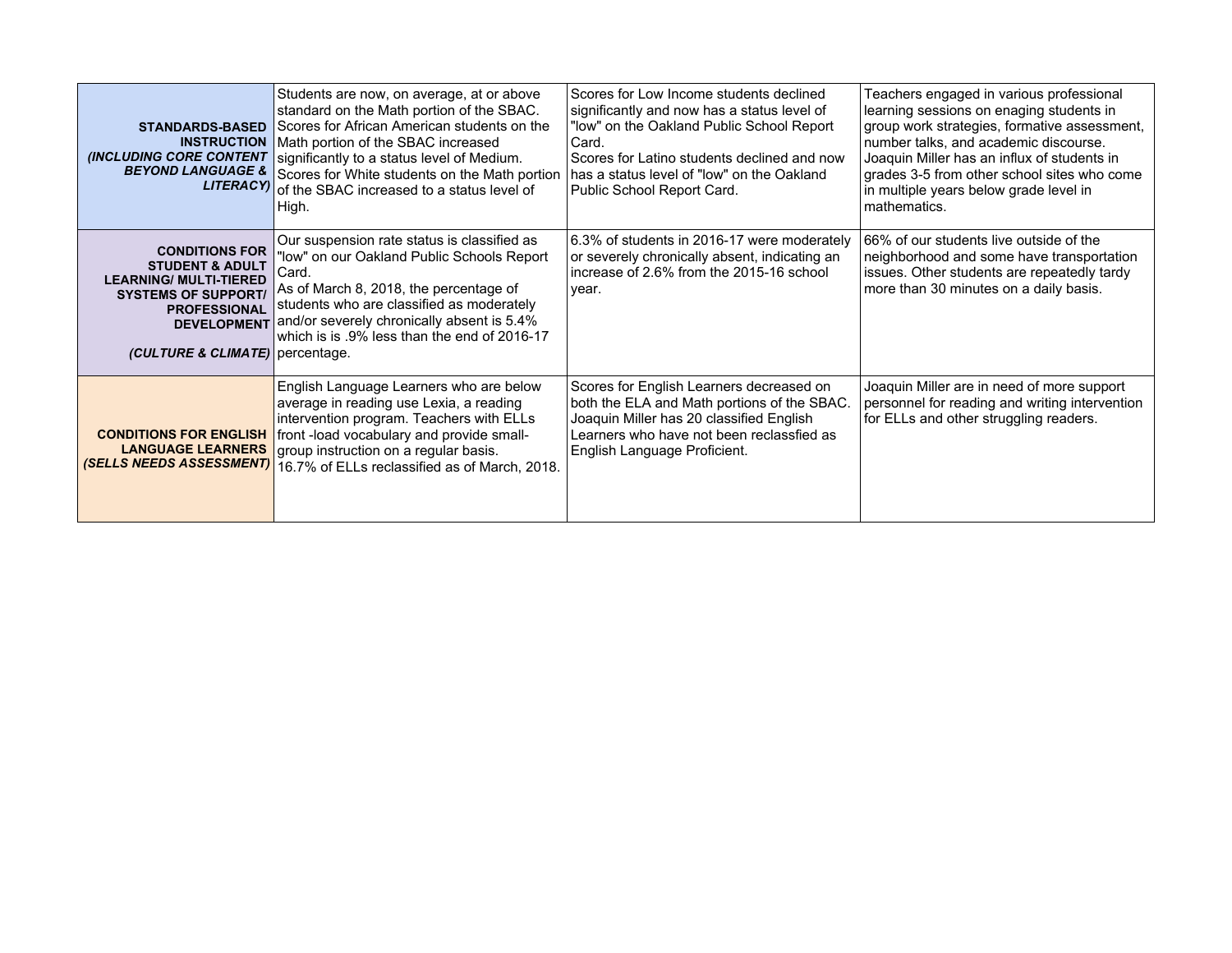# **2018-19 SINGLE PLAN FOR STUDENT ACHIEVEMENT (SPSA)**

# School: Joaquin Miller Elementary School **School ID:** 142

|                                                                                                                                                                                                                                                                                                                                                                                                                                                                                                                                                                                         | 2: SCHOOL PRIORITIES, GOALS & PRACTICES                                                                                         |                                                                                                                                                                                    |                                                                                                                                                                                  |                                                                                                                                                                                                                                                                   |                                                                                                                                                                                                                            |               |
|-----------------------------------------------------------------------------------------------------------------------------------------------------------------------------------------------------------------------------------------------------------------------------------------------------------------------------------------------------------------------------------------------------------------------------------------------------------------------------------------------------------------------------------------------------------------------------------------|---------------------------------------------------------------------------------------------------------------------------------|------------------------------------------------------------------------------------------------------------------------------------------------------------------------------------|----------------------------------------------------------------------------------------------------------------------------------------------------------------------------------|-------------------------------------------------------------------------------------------------------------------------------------------------------------------------------------------------------------------------------------------------------------------|----------------------------------------------------------------------------------------------------------------------------------------------------------------------------------------------------------------------------|---------------|
| <b>LANGUAGE &amp;</b>                                                                                                                                                                                                                                                                                                                                                                                                                                                                                                                                                                   |                                                                                                                                 | <b>Priority ("Big Rock"):</b>                                                                                                                                                      |                                                                                                                                                                                  | <b>JUNE 2021 GOAL</b>                                                                                                                                                                                                                                             |                                                                                                                                                                                                                            |               |
|                                                                                                                                                                                                                                                                                                                                                                                                                                                                                                                                                                                         |                                                                                                                                 | Literacy: small group<br>and/or differentiated<br>instruction                                                                                                                      | Within 3 years, we will decrease the achievement gap between white students and our<br>subgroups.                                                                                |                                                                                                                                                                                                                                                                   |                                                                                                                                                                                                                            |               |
|                                                                                                                                                                                                                                                                                                                                                                                                                                                                                                                                                                                         | <b>LITERACY</b>                                                                                                                 | <b>Student Performance</b><br>Indicator:                                                                                                                                           | <b>Student Group:</b>                                                                                                                                                            | 16-17 Baseline:                                                                                                                                                                                                                                                   | 17-18 Target:                                                                                                                                                                                                              | 18-19 Target: |
|                                                                                                                                                                                                                                                                                                                                                                                                                                                                                                                                                                                         |                                                                                                                                 | <b>SBAC ELA</b>                                                                                                                                                                    | <b>All Students</b>                                                                                                                                                              | 6.6                                                                                                                                                                                                                                                               | 14.1                                                                                                                                                                                                                       | 21.6          |
|                                                                                                                                                                                                                                                                                                                                                                                                                                                                                                                                                                                         | What other leading indicators<br>can you watch over the<br>course of the year to monitor<br>progress towards this goal?         |                                                                                                                                                                                    | As a school we progress monitor F&P, SRI, writing, and student performance on common formative assessments.                                                                      |                                                                                                                                                                                                                                                                   |                                                                                                                                                                                                                            |               |
| If teachers develop a deep understanding of the common core standards, rigorous reading and writing<br>instruction and differentiated instruction with a special emphasis on ELLs, African American, Low Income,<br><b>Theory of Action for</b><br>GATE, newcomers, students with disabilities and receive consistent coaching support and feedback, then<br><b>Language &amp; Literacy Priority:</b><br>there will be an increase in the number of proficient students from all subgroups on ELA formative and<br>summative assessments (F&P, DRA, EDL, On Demand Writing, SBAC, SRI). |                                                                                                                                 |                                                                                                                                                                                    |                                                                                                                                                                                  |                                                                                                                                                                                                                                                                   |                                                                                                                                                                                                                            |               |
| #                                                                                                                                                                                                                                                                                                                                                                                                                                                                                                                                                                                       |                                                                                                                                 | <b>TEACHING PRACTICES &amp; PROGRAMS</b><br><b>LEADERSHIP ACTIONS</b>                                                                                                              |                                                                                                                                                                                  | <b>EVIDENCE OF IMPLEMENTATION</b>                                                                                                                                                                                                                                 |                                                                                                                                                                                                                            |               |
| $T1$ :<br>Teachers implement complex tasks (e.g. high<br>DOK, language objectives) aligned to common<br>rigorous academic standards, and progress<br>$1 - 1$<br>monitor student learning through multiple<br>forms of authentic assessment to determine<br>mastery.                                                                                                                                                                                                                                                                                                                     |                                                                                                                                 | $L1$ :<br>Principal and Leadership Team observe and<br>provide specific, timely feedback on the<br>implementation of standards aligned task and<br>assessments of student learning |                                                                                                                                                                                  | Students will be able to sustain<br>engagement in purposeful, leveled<br>independent reading for at least 3 hours<br>per week. Students will be able to respond<br>to literature both verbally and in writing<br>aligned to grade level standard<br>expectations. |                                                                                                                                                                                                                            |               |
| $1 - 2$                                                                                                                                                                                                                                                                                                                                                                                                                                                                                                                                                                                 | T2:<br>Teachers differentiate instruction for all<br>students, based on evidence, regardless of<br>current level of achievement |                                                                                                                                                                                    | L2:<br>Principal and Leadership Team observe and<br>provide timely feedback on evidence based<br>differentiated instruction and prioritize<br>professional development as needed |                                                                                                                                                                                                                                                                   | Teachers will be able to demonstrate their<br>system for organizing and monitoring<br>leveled texts for students' independent<br>reading. Small group and/or differentiated<br>instruction will happen in every classroom. |               |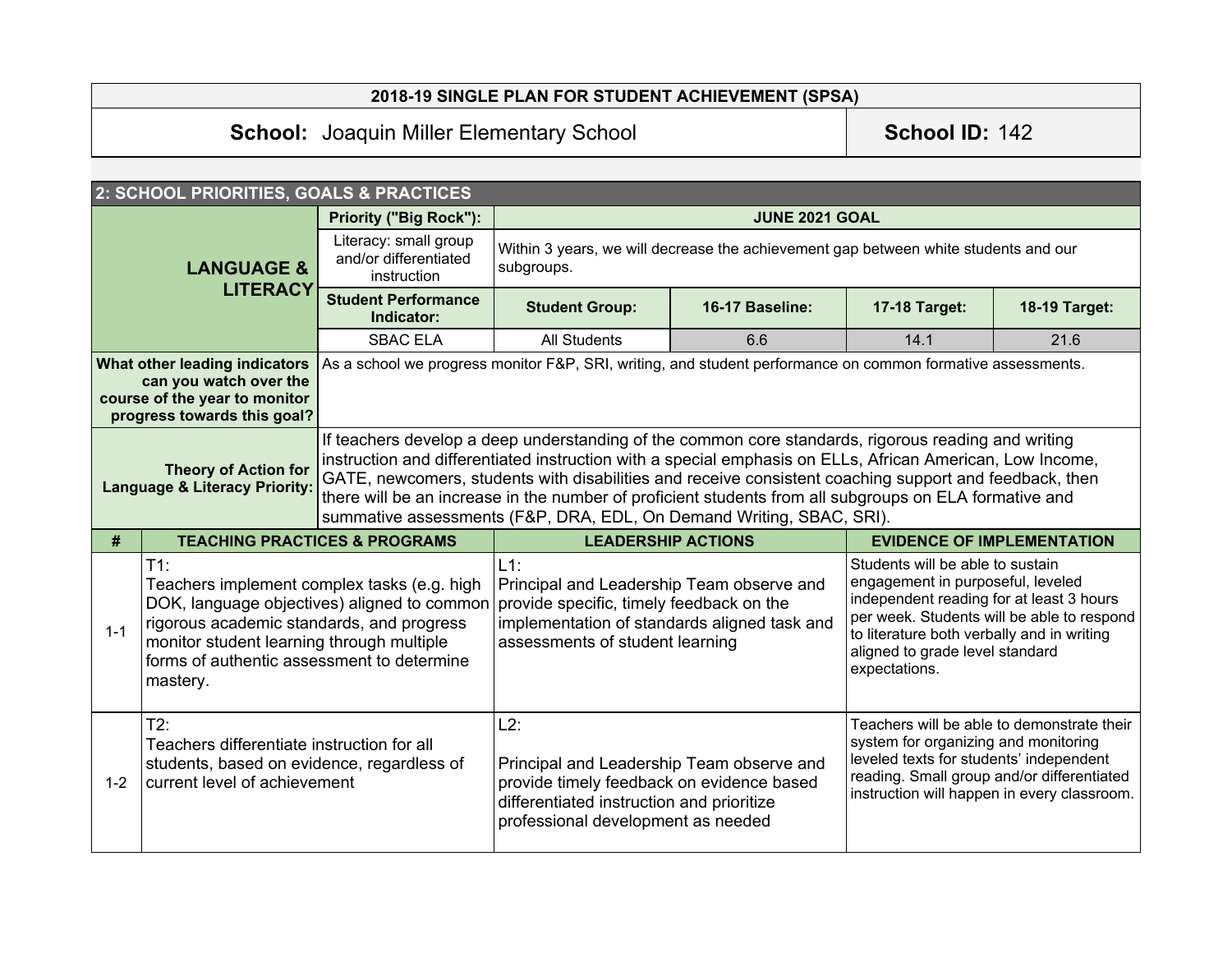|  | T3:<br>Teachers collaborate and review standards<br>and curriculum, scope and sequence, analyze<br>student work, create rigorous instructional<br>Itasks and common formative assessments. | L3:<br>Principal and Leadership Team provides time<br>for collaboration, sets and monitors<br>instructional vision and expectations for an<br>effective professional learning community | Teachers conferring with students.<br>Student tasks will reflect a high DOK<br>level and will be linked to a clear<br>standards based learning objective. |
|--|--------------------------------------------------------------------------------------------------------------------------------------------------------------------------------------------|-----------------------------------------------------------------------------------------------------------------------------------------------------------------------------------------|-----------------------------------------------------------------------------------------------------------------------------------------------------------|
|--|--------------------------------------------------------------------------------------------------------------------------------------------------------------------------------------------|-----------------------------------------------------------------------------------------------------------------------------------------------------------------------------------------|-----------------------------------------------------------------------------------------------------------------------------------------------------------|

|                                                                                                                                                      | <b>Priority ("Big Rock"):</b>                                                                                                                                                                                                                                                                                                                                                                                                                                                                                                                                                      | <b>JUNE 2021 GOAL</b>                                                                                              |                 |                      |                      |
|------------------------------------------------------------------------------------------------------------------------------------------------------|------------------------------------------------------------------------------------------------------------------------------------------------------------------------------------------------------------------------------------------------------------------------------------------------------------------------------------------------------------------------------------------------------------------------------------------------------------------------------------------------------------------------------------------------------------------------------------|--------------------------------------------------------------------------------------------------------------------|-----------------|----------------------|----------------------|
| <b>STANDARDS-BASED</b>                                                                                                                               | Mathematics -<br>Differentiated Instruction                                                                                                                                                                                                                                                                                                                                                                                                                                                                                                                                        | Within 3 years, we will decrease the achievement gap between white students and other<br>subgroups in mathematics. |                 |                      |                      |
| <b>INSTRUCTION</b>                                                                                                                                   | <b>Student Performance</b><br>Indicator:                                                                                                                                                                                                                                                                                                                                                                                                                                                                                                                                           | <b>Student Group:</b>                                                                                              | 16-17 Baseline: | <b>17-18 Target:</b> | <b>18-19 Target:</b> |
|                                                                                                                                                      | <b>SBAC Math</b>                                                                                                                                                                                                                                                                                                                                                                                                                                                                                                                                                                   | All Students                                                                                                       | $-1.8$          | 8.2                  | 18.2                 |
| <b>What other leading indicators</b><br>can you watch over the $\vert$ exit tickets.<br>course of the year to monitor<br>progress towards this goal? | As a school we will progress monitor common formative assessements, math curriculum embedded assessements and                                                                                                                                                                                                                                                                                                                                                                                                                                                                      |                                                                                                                    |                 |                      |                      |
| <b>Theory of Action for</b><br><b>Standards-Based Instruction</b><br>Priority:                                                                       | If teachers develop a deep understanding of the mathematical practices, CCMS, differentiated instruction and<br>academic discussion (for ELLs, African American, Low Income, GATE, newcomers, students with disabilities,<br>etc), then students will develop prerequisite skills that will lead to conceptual understanding of Common Core<br>Math Standards and increase the number of proficient (ELL, African American, Low Income, GATE,<br>newcomers, students with disabilities) students on formative and summative assessments (CEOU/Embedded<br>Assessments, SMI, SBAC). |                                                                                                                    |                 |                      |                      |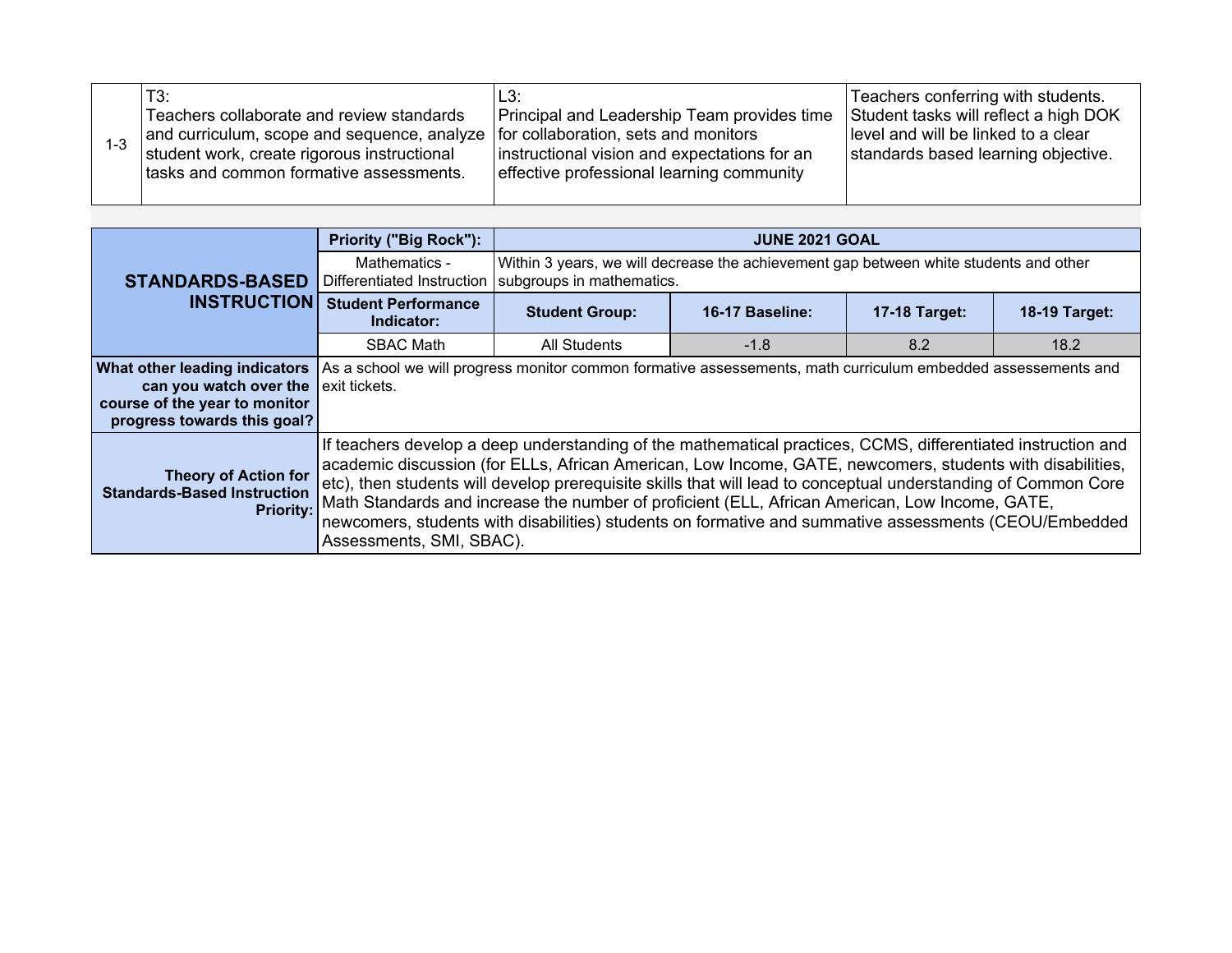| #       | <b>TEACHING PRACTICES &amp; PROGRAMS</b>                                                                                                                                                                                                                                    | <b>LEADERSHIP ACTIONS</b>                                                                                                                                                              | <b>EVIDENCE OF IMPLEMENTATION</b>                                                                                                                                      |
|---------|-----------------------------------------------------------------------------------------------------------------------------------------------------------------------------------------------------------------------------------------------------------------------------|----------------------------------------------------------------------------------------------------------------------------------------------------------------------------------------|------------------------------------------------------------------------------------------------------------------------------------------------------------------------|
| $2 - 1$ | $T1$ :<br>Teachers implement complex tasks (e.g. high<br>DOK, language objectives) aligned to common<br>rigorous academic standards, and progress<br>monitor student learning through multiple<br>forms of authentic assessment to determine<br>mastery.                    | L1:<br>Principal and Leadership Team observe and<br>provide specific, timely feedback on the<br>implementation of standards aligned task and<br>assessments of student learning        | Student tasks will reflect a high DOK<br>level and will be linked to a clear<br>standards based learning objective.                                                    |
| $2 - 2$ | T2:<br>Teachers differentiate instruction for all<br>students, especially English Learners,<br>students with disabilities, African Americans,<br>Latino/a students, foster students, and GATE<br>students, based on evidence, regardless of<br>current level of achievement | L2:<br>Principal and Leadership Team observe and<br>provide timely feedback on evidence based<br>differentiated instruction and prioritize<br>professional development as needed       | Principal will conduct classroom<br>observations and walk-throughs. Small<br>group and/or differentiated instruction will<br>happen in every classroom.                |
| $2 - 4$ | T4:<br>Teachers engage in a variety of evidence-<br>based collaborative professional development<br>opportunities to sharpen their knowledge of<br>content and pedagogy.                                                                                                    | L4: Principal and Leadership Team develops,<br>monitors and adjusts a differentiated<br>professional development plan based on<br>teacher observations, feedback, and student<br>data. | Teachers will receive professional learning<br>in mathematics aligned to their areas of<br>need and students will receive standards-<br>aligned, engaging instruction. |

| <b>CONDITIONS FOR STUDENT</b>                                                                                           | <b>Priority ("Big Rock"):</b>                                                                                                                                                                                                                                                                                                                                                                                                                                                                                                                                                                                  | <b>JUNE 2021 GOAL</b>                                                                                                                                                                                                 |                 |                      |               |  |  |
|-------------------------------------------------------------------------------------------------------------------------|----------------------------------------------------------------------------------------------------------------------------------------------------------------------------------------------------------------------------------------------------------------------------------------------------------------------------------------------------------------------------------------------------------------------------------------------------------------------------------------------------------------------------------------------------------------------------------------------------------------|-----------------------------------------------------------------------------------------------------------------------------------------------------------------------------------------------------------------------|-----------------|----------------------|---------------|--|--|
| & ADULT LEARNING/ MULTI-<br><b>TIERED SYSTEMS OF</b>                                                                    | Attendance                                                                                                                                                                                                                                                                                                                                                                                                                                                                                                                                                                                                     | Within three years we will improve the attendance of our Latino/a student population to meet<br>the district attendance goals.                                                                                        |                 |                      |               |  |  |
| <b>SUPPORT/ PROFESSIONAL</b><br><b>DEVELOPMENT</b>                                                                      | Performance Indicator:                                                                                                                                                                                                                                                                                                                                                                                                                                                                                                                                                                                         | <b>Student Group (if</b><br>relevant):                                                                                                                                                                                | 16-17 Baseline: | <b>17-18 Target:</b> | 18-19 Target: |  |  |
|                                                                                                                         | 95.5%                                                                                                                                                                                                                                                                                                                                                                                                                                                                                                                                                                                                          |                                                                                                                                                                                                                       |                 |                      |               |  |  |
| What other leading indicators<br>can you watch over the<br>course of the year to monitor<br>progress towards this goal? |                                                                                                                                                                                                                                                                                                                                                                                                                                                                                                                                                                                                                | As a school we will monitor weekly engagement reports, URFs, SEL program implementation, PBIS implementation,<br>multi-tiered system of support for students and families (MTSS) and family engagement opportunities. |                 |                      |               |  |  |
|                                                                                                                         | If staff and teachers are provided Professional Development on school wide PBIS expectations, implement a<br>Theory of Action for curriculum that explicitly teaches the SEL competencies, and provide ongoing family engagement opportunities<br>Conditions for Student &   for (ELLs, African American, Low Income, GATE, newcomers, students with disabilities, etc), then all students<br>Adult Learning Priority: will demonstrate safe, respectful and responsible behavior, students and families will feel a deeper connection<br>to school and chronic attendance and suspension rates will decrease. |                                                                                                                                                                                                                       |                 |                      |               |  |  |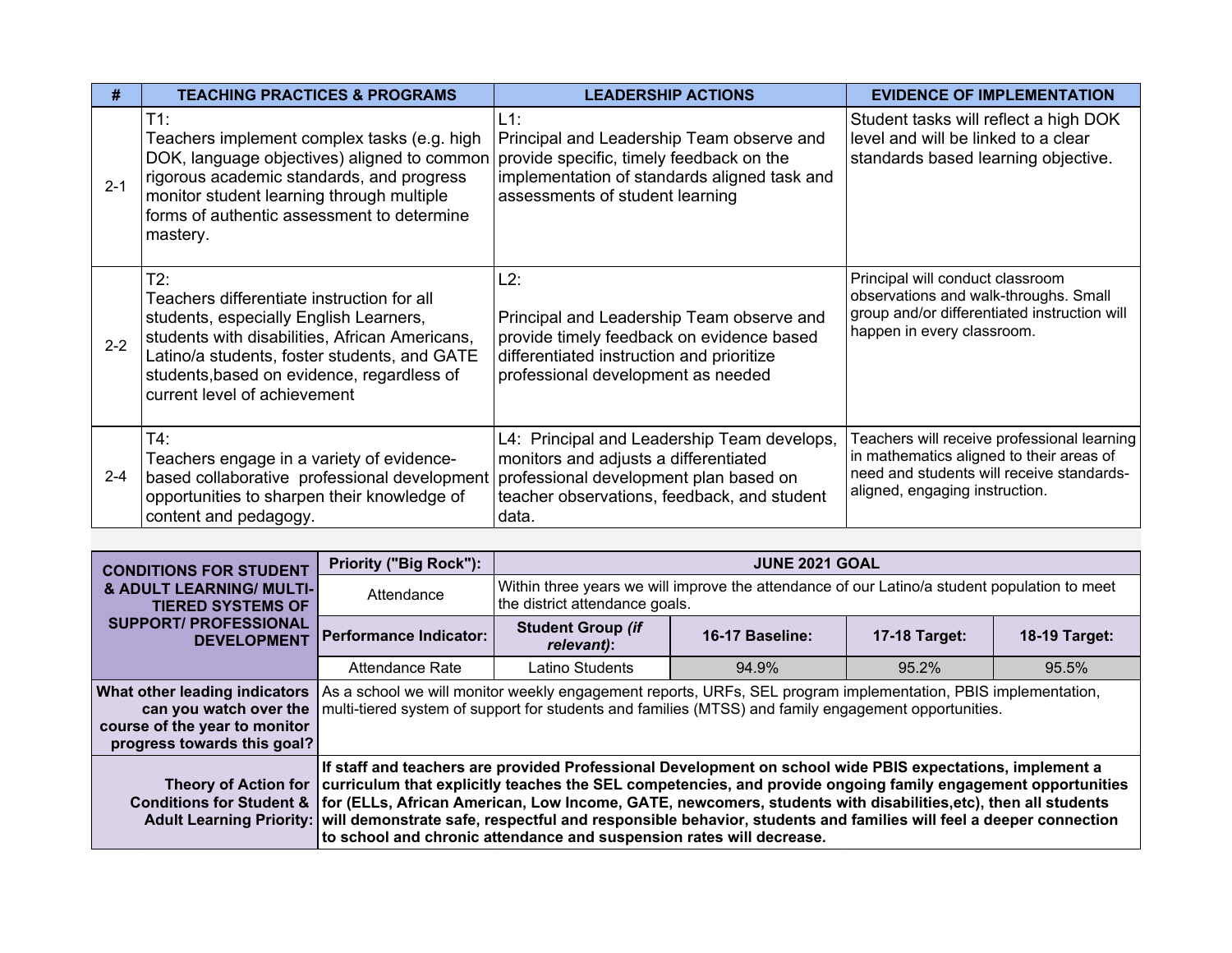| #       | <b>TEACHING PRACTICES &amp; PROGRAMS</b>                                                                                                                                                                         | <b>LEADERSHIP ACTIONS</b>                                                                                                                                                                                                                                                                                              | <b>EVIDENCE OF IMPLEMENTATION</b>                                                                                           |
|---------|------------------------------------------------------------------------------------------------------------------------------------------------------------------------------------------------------------------|------------------------------------------------------------------------------------------------------------------------------------------------------------------------------------------------------------------------------------------------------------------------------------------------------------------------|-----------------------------------------------------------------------------------------------------------------------------|
| $3 - 2$ | $T1$ :<br>Teachers differentiate instruction for all<br>students, based on evidence, regardless of<br>current level of achievement.                                                                              | $L1$ :<br>Principal and Leadership Team observe and<br>provide timely feedback on evidence based<br>differentiated instruction and prioritize<br>professional development as needed                                                                                                                                    | Students feel like they are capable of the<br>tasks in class and therefore will be less<br>likely to be absent from school. |
| $3-2$   | T2:<br>Teachers implement explicit instruction that<br>promotes the social emotional competencies<br>that connect across students' identity,<br>experience and is inclusive of student voice                     | L2:<br>Principal and Leadership team establish a<br>Culture, Climate and COST Team to support<br>and develop the implementation of<br>schoolwide SEL practices and individualized<br>student plans, with an emphasis on low-<br>income, foster/homeless students, and<br>newcomers.                                    | Students feel safe and welcome at school<br>which will lead to a decrease in number of<br>chronic absences.                 |
| $3 - 3$ | T3:<br>Teachers engage families in a variety of ways<br>around student achievement, grade level<br>standards, attendance issues, and specific<br>strategies to support academic and social<br>emotional learning | L3:<br>Principal and Leadership Team allocates time<br>for strategic teacher-parent engagement and<br>ensures a minimum of two family engagement<br>workshops. Principal works with Attendance<br>Specialist and COST to monitor attendance<br>weekly and maintain communication with<br>parents regarding attendance. | Decrease in number of chronic absences.                                                                                     |
| $3-5$   |                                                                                                                                                                                                                  | L4: Principal and kindergarten teachers will<br>have a kindergarten meet and greet before<br>school starts to review attendance<br>expecations and provide kindergarteners and<br>parents with an opportunity to familiarize<br>themselves with the classroom and school<br>routines.                                  |                                                                                                                             |

|                       | <b>Priority ("Big Rock"):</b>       | <b>JUNE 2021 GOAL</b>                                                                                  |
|-----------------------|-------------------------------------|--------------------------------------------------------------------------------------------------------|
| <b>CONDITIONS FOR</b> | English Learner<br>Reclassification | Within three years we will have increased on reclassfication rate for our second language<br>learners. |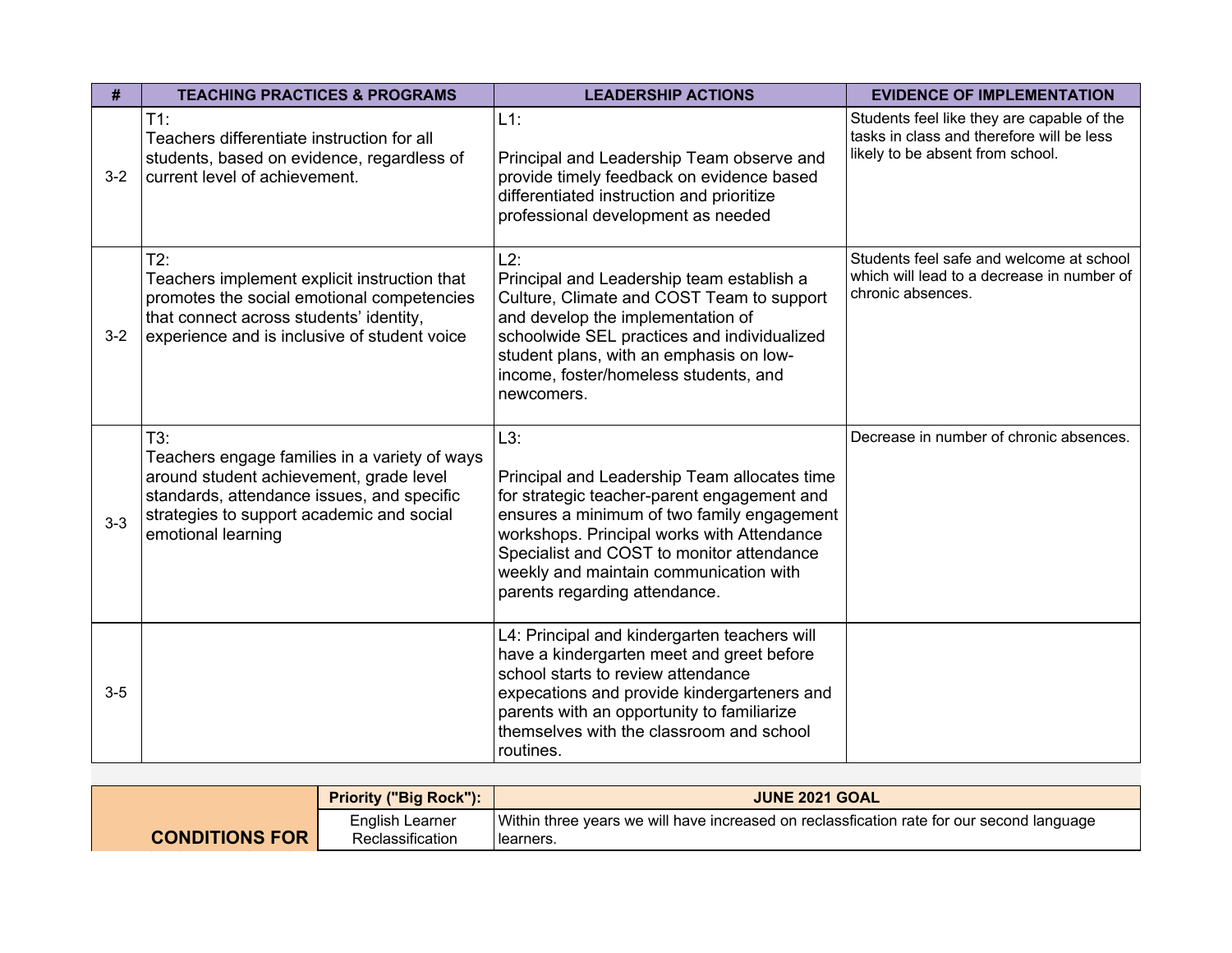| <b>ENGLISH LANGUAGE</b><br><b>LEARNERS</b>                                                                                                                        |                                                                                                                                                                                                                                                                                                                                                                                                                                                      | <b>Student Performance</b><br>Indicator:                                                                                                                                                                                                                                          | <b>Student Group:</b>                                                                                                                                                                                                                                                                                           | 16-17 Baseline:                                                                                                    | <b>17-18 Target:</b>                                                                                                                                                                                                       | <b>18-19 Target:</b>                      |
|-------------------------------------------------------------------------------------------------------------------------------------------------------------------|------------------------------------------------------------------------------------------------------------------------------------------------------------------------------------------------------------------------------------------------------------------------------------------------------------------------------------------------------------------------------------------------------------------------------------------------------|-----------------------------------------------------------------------------------------------------------------------------------------------------------------------------------------------------------------------------------------------------------------------------------|-----------------------------------------------------------------------------------------------------------------------------------------------------------------------------------------------------------------------------------------------------------------------------------------------------------------|--------------------------------------------------------------------------------------------------------------------|----------------------------------------------------------------------------------------------------------------------------------------------------------------------------------------------------------------------------|-------------------------------------------|
|                                                                                                                                                                   |                                                                                                                                                                                                                                                                                                                                                                                                                                                      | English Learner<br>Reclassification                                                                                                                                                                                                                                               | <b>All Students</b>                                                                                                                                                                                                                                                                                             | 29.0%                                                                                                              | 32.0%                                                                                                                                                                                                                      | 35.0%                                     |
| What other leading indicators<br>can you watch over the<br>opportunities for academic discussion.<br>course of the year to monitor<br>progress towards this goal? |                                                                                                                                                                                                                                                                                                                                                                                                                                                      |                                                                                                                                                                                                                                                                                   | As a school we will monitor ELPAC, reading levels, academic content language acquisition, oral language fluency and                                                                                                                                                                                             |                                                                                                                    |                                                                                                                                                                                                                            |                                           |
| <b>Theory of Action for English</b><br><b>Language Learners Priority:</b>                                                                                         |                                                                                                                                                                                                                                                                                                                                                                                                                                                      |                                                                                                                                                                                                                                                                                   | If we provide explicit and systematic English Language Development based on SRI and ELPAC data, support<br>teachers to create content language objectives for every lesson, and develop expectations for daily academic<br>discussions, then we will see an increase in the number of EL students reclassified. |                                                                                                                    |                                                                                                                                                                                                                            |                                           |
| <b>TEACHING PRACTICES &amp; PROGRAMS</b><br>#                                                                                                                     |                                                                                                                                                                                                                                                                                                                                                                                                                                                      |                                                                                                                                                                                                                                                                                   | <b>LEADERSHIP ACTIONS</b>                                                                                                                                                                                                                                                                                       |                                                                                                                    |                                                                                                                                                                                                                            | <b>EVIDENCE OF IMPLEMENTATION</b>         |
| $4 - 1$                                                                                                                                                           | $T1$ :<br>rigorous academic standards and ELD<br>standards, and progress monitor student<br>learning through multiple forms of authentic<br>assessment to determine mastery.                                                                                                                                                                                                                                                                         | $L1$ :<br>Teachers implement complex tasks (e.g. high<br>Principal and Leadership Team observe and<br>DOK, language objectives) aligned to common<br>provide specific, timely feedback on the<br>implementation of standards aligned tasks and<br>assessments of student learning |                                                                                                                                                                                                                                                                                                                 | Students will be engaged in academic<br>discourse with their peers. Content<br>language objectives will be posted. |                                                                                                                                                                                                                            |                                           |
| $4 - 2$                                                                                                                                                           | T2:<br>Teachers will differentiate instruction for<br>English Language Learners and provided<br>embedded ELD supports, based on ELPAC<br>proficiency levels and foster the students'<br>awareness of the linguistic and cultural assets<br>students bring and use these to inform<br>instructional delivery (e.g., tapping into prior<br>knowledge and experiences, making explicit<br>connections between material and students'<br>home cultures). |                                                                                                                                                                                                                                                                                   | L2:<br>Principal and Leadership Team observe and<br>provide timely feedback on evidence based<br>differentiated instruction and prioritize<br>professional development as needed                                                                                                                                |                                                                                                                    | Vocabulary charts with visuals posted in<br>classrooms. Teachers front-load<br>vocabulary. Sentence frames are used<br>when appropriate. Evidence of culturally<br>responsive curriculum will be evident in<br>classrooms. |                                           |
| $4 - 3$                                                                                                                                                           | T3:<br>Teachers implement explicit instruction that<br>promotes the social emotional competencies<br>that connect across students' identity,<br>experience and is inclusive of students' home<br>language and culture.                                                                                                                                                                                                                               |                                                                                                                                                                                                                                                                                   | L3:<br>Principal and Leadership team establish a<br>Culture, Climate and COST Team to support<br>and develop the implementation of<br>schoolwide SEL practices and individualized<br>student plans, especially for newcomers.                                                                                   |                                                                                                                    |                                                                                                                                                                                                                            | Students feel safe and welcome at school. |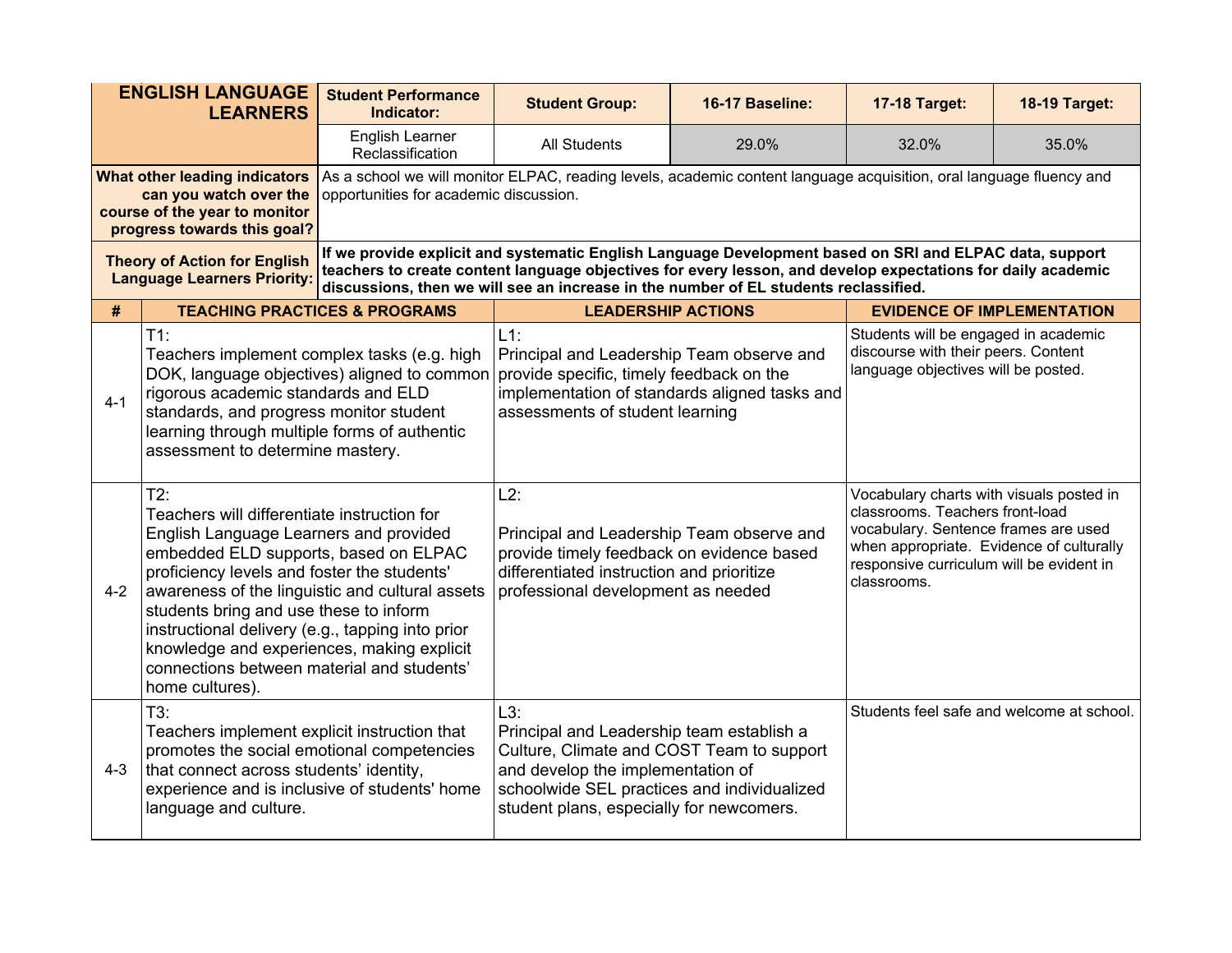| 4-4 | T4:<br>Teachers engage families in a variety of ways<br>around student achievement, grade level<br>standards and specific strategies to support<br>academic and social emotional learning | L4:<br>Principal and Leadership Team allocates time<br>for strategic teacher-parent engagement and<br>ensures a minimum of two family engagement<br>workshops | Parents of English Learners are<br>knowledable of their children's social<br>emotional and academic progress. |  |
|-----|-------------------------------------------------------------------------------------------------------------------------------------------------------------------------------------------|---------------------------------------------------------------------------------------------------------------------------------------------------------------|---------------------------------------------------------------------------------------------------------------|--|
|-----|-------------------------------------------------------------------------------------------------------------------------------------------------------------------------------------------|---------------------------------------------------------------------------------------------------------------------------------------------------------------|---------------------------------------------------------------------------------------------------------------|--|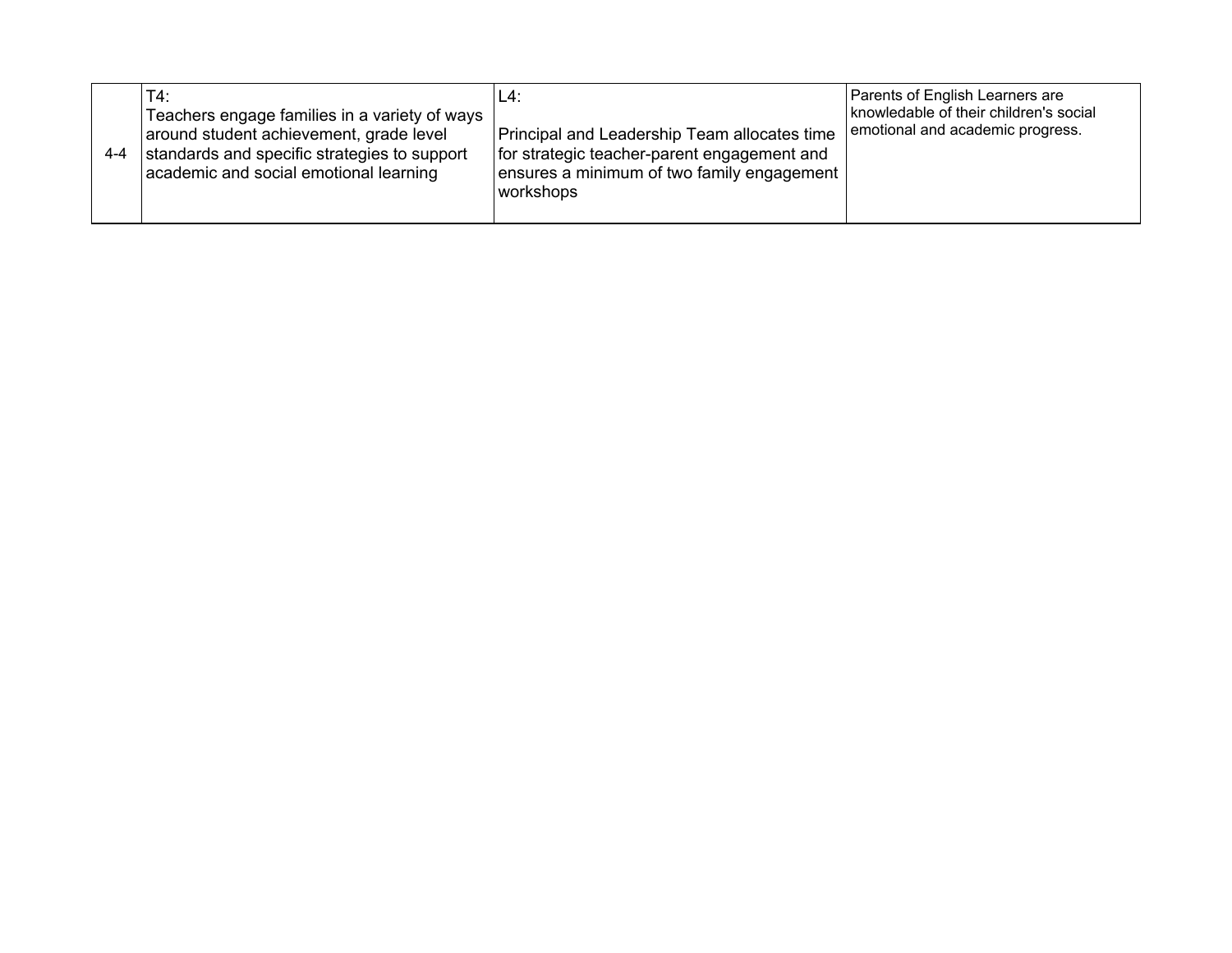# **PROPOSED 2018-19 SCHOOL SITE BUDGET Site Number: 142 School: Joaquin Miller Elementary School**

| <b>BUDGET</b><br><b>AMOUNT</b> | <b>BUDGET</b><br><b>RESOURCE</b>        | <b>SPECIFIC BUDGET ACTION</b>                                                               | <b>ASSOCIATED</b><br><b>PRIORITY/GOAL</b>                        | <b>ASSOCIATED</b><br><b>LCAP ACTION</b><br><b>AREA</b>                | <b>OBJECT</b><br><b>CODE</b> | <b>POSITION</b><br><b>TITLE</b>                            | <b>UPC</b>                  | <b>FTE</b> | <b>BUDGET</b><br><b>ACTION</b><br><b>NUMBER</b> |
|--------------------------------|-----------------------------------------|---------------------------------------------------------------------------------------------|------------------------------------------------------------------|-----------------------------------------------------------------------|------------------------------|------------------------------------------------------------|-----------------------------|------------|-------------------------------------------------|
| \$23,152.86                    | General Purpose<br>Discretionary        | Pay for a STIP sub for 3<br>days/week                                                       | Literacy: small<br>group and/or<br>differentiated<br>instruction | A2.1<br>Implementation of<br>the CCSS &<br><b>NGSS</b>                | 1105                         | <b>TEACHER</b><br><b>STIP</b>                              | TCSTIP0651                  | 0.60       | $142 - 1$                                       |
| \$10,225.12                    | <b>General Purpose</b><br>Discretionary | Add hours for noon supervisors<br>to be able to cover all recesses,<br>pick up and drop off | Attendance                                                       | A5.1 School<br>Culture & Climate<br>(Safe &<br>Supportive<br>Schools) | 2905                         | <b>NOON</b><br><b>SUPERVISOR</b>                           | NOONSV013<br>$\overline{2}$ | 0.33       | 142-2                                           |
| \$5,000.00                     | <b>General Purpose</b><br>Discretionary | <b>Books Other Than Textbooks</b>                                                           | Literacy: small<br>group and/or<br>differentiated<br>instruction | A2.1<br>Implementation of<br>the CCSS &<br><b>NGSS</b>                | 4200                         |                                                            |                             |            | $142 - 3$                                       |
| \$22,753.75                    | <b>General Purpose</b><br>Discretionary | Supplies                                                                                    | Literacy: small<br>group and/or<br>differentiated<br>instruction | A2.1<br>Implementation of<br>the CCSS &<br><b>NGSS</b>                | 4310                         |                                                            |                             |            | $142 - 4$                                       |
| \$1,000.00                     | <b>General Purpose</b><br>Discretionary | Refreshments                                                                                | Literacy: small<br>group and/or<br>differentiated<br>instruction | A2.1<br>Implementation of<br>the CCSS &<br><b>NGSS</b>                | 4311                         |                                                            |                             |            | $142 - 5$                                       |
| \$243.27                       | General Purpose<br>Discretionary        | Surplus                                                                                     | n/a                                                              | n/a                                                                   | 4399                         |                                                            |                             |            | $142-6$                                         |
| \$13,000.00                    | <b>General Purpose</b><br>Discretionary | <b>Copier Maintenance</b>                                                                   | Literacy: small<br>group and/or<br>differentiated<br>instruction | A2.1<br>Implementation of<br>the CCSS &<br><b>NGSS</b>                | 5610                         |                                                            |                             |            | $142 - 7$                                       |
| \$400.00                       | <b>General Purpose</b><br>Discretionary | Postage                                                                                     | Literacy: small<br>group and/or<br>differentiated<br>instruction | A3.2 Reading<br>Intervention                                          | 5910                         |                                                            |                             |            | 142-8                                           |
| \$5,947.43                     | <b>LCFF</b><br>Supplemental             | Make science prep teacher<br>position full-time                                             | Mathematics -<br>Differentiated<br>Instruction                   | A2.1<br>Implementation of<br>the CCSS &<br><b>NGSS</b>                | 1105                         | <b>TCHR EDUC</b><br><b>ENHNCMNT/IN</b><br><b>TVNT PROG</b> | TCEEIP0035                  | 0.05       | 142-9                                           |
| \$63,347.84                    | <b>LCFF</b><br>Supplemental             | Pay for literacy coach (TSA)                                                                | Literacy: small<br>group and/or<br>differentiated<br>instruction | A3.2 Reading<br>Intervention                                          | 1119                         | 10 MONTH<br><b>CLASSROOM</b><br><b>TSA</b>                 | C10TSA9999                  | 0.68       | 142-10                                          |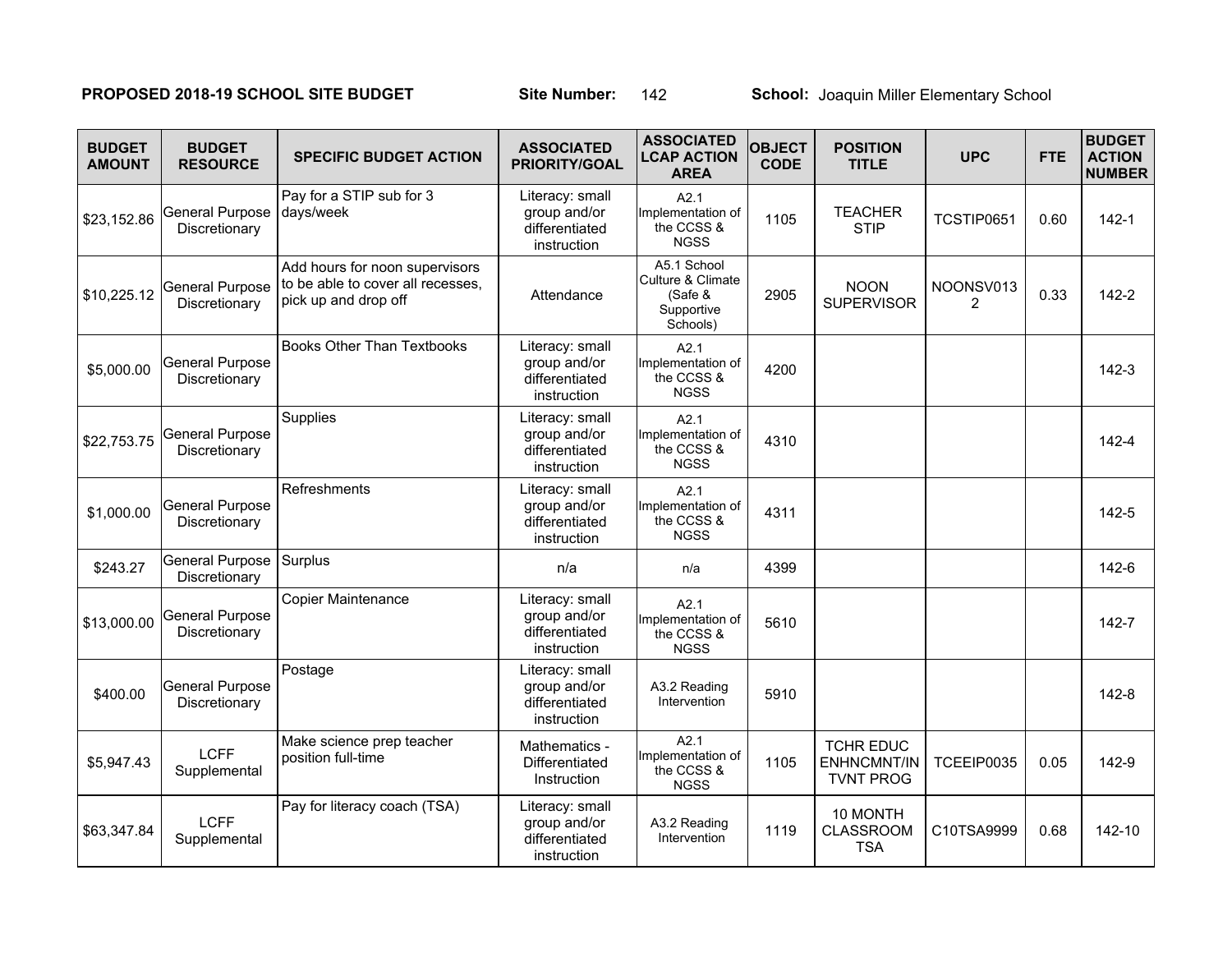| \$1,362.21  | <b>LCFF</b><br>Supplemental | Substitutes for release days for<br>teachers to plan differentiated<br>instruction to meet needs of<br>ELLs, foster youth, and low<br>income students. | English Learner<br>Reclassification                              | A4.4 Teacher<br>Professional<br>Development<br>focused on<br><b>English Learners</b> | 1150 |                                     |            |      | 142-11 |
|-------------|-----------------------------|--------------------------------------------------------------------------------------------------------------------------------------------------------|------------------------------------------------------------------|--------------------------------------------------------------------------------------|------|-------------------------------------|------------|------|--------|
| \$18.39     | LCFF<br>Supplemental        | Surplus                                                                                                                                                | n/a                                                              | n/a                                                                                  | 4399 |                                     |            |      | 142-12 |
| \$24,302.00 | <b>LCFF</b><br>Supplemental | day school psychologist                                                                                                                                | Attendance                                                       | A2.2 Social<br>Emotional<br>Learning                                                 | 5734 |                                     |            |      | 142-13 |
| \$9,000.00  | <b>LCFF</b><br>Supplemental | Technology Licenses for reading<br>intervention and math programs                                                                                      | Mathematics -<br>Differentiated<br>Instruction                   | A2.3 Standards-<br>Aligned Learning<br>Materials                                     | 5846 |                                     |            |      | 142-14 |
| \$29,810.75 | <b>PTA Donation</b>         | Pay for literacy coach (TSA)                                                                                                                           | Literacy: small<br>group and/or<br>differentiated<br>instruction | A3.2 Reading<br>Intervention                                                         | 1119 | 10 MONTH<br><b>CLASSROOM</b><br>TSA | C10TSA9999 | 0.32 | 142-15 |